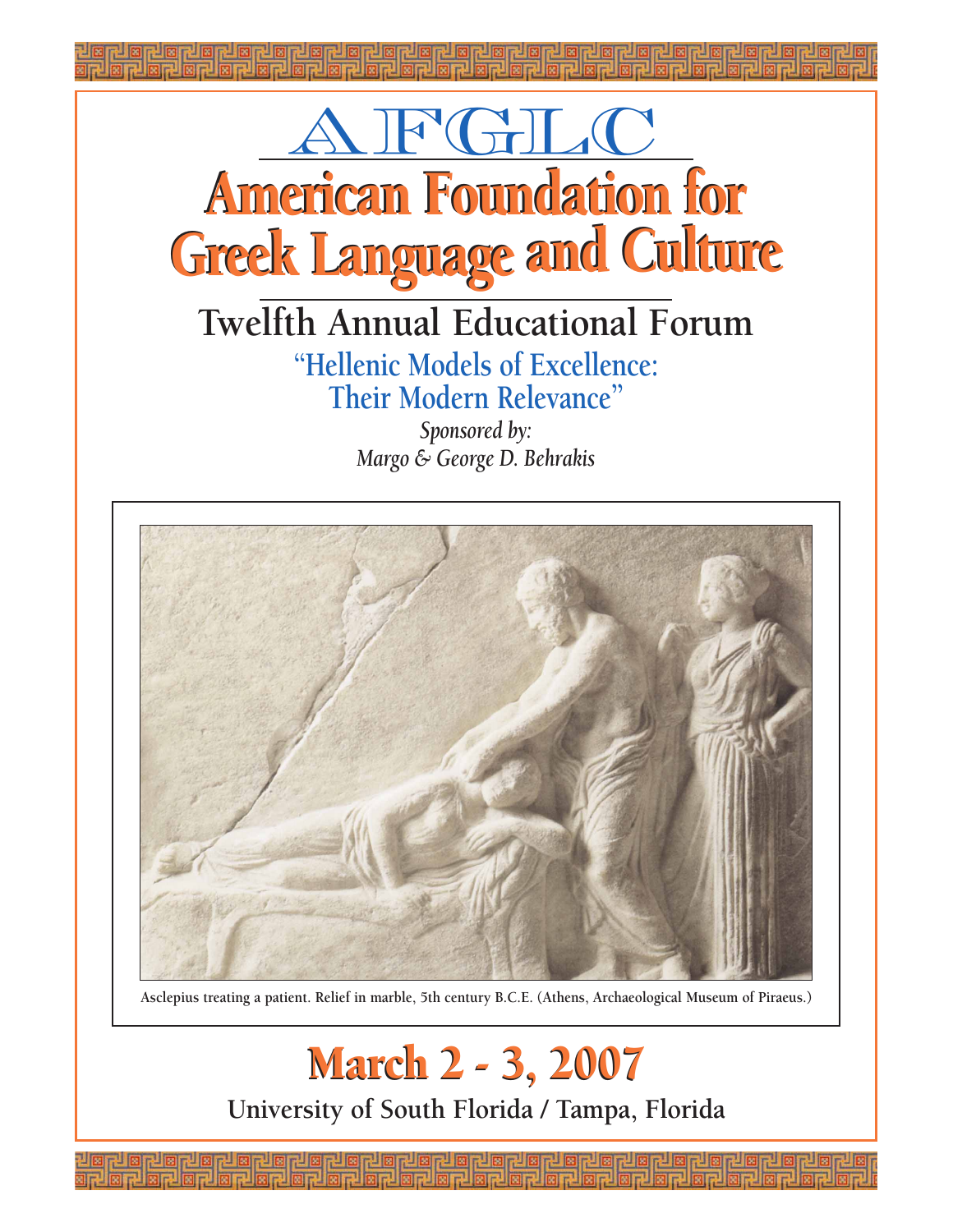# American Foundation for Greek Language & Culture

# AFGLC Mission Statement

The fundamental mission of the AFGLC (American Foundation for Greek Language and Culture) is to assist in the preservation and enhancement of Greek Culture and Language in the United States through our institutions of higher learning. The Foundation was established by a group of concerned Greeks and Philhellenes across America, whose role is to make available to the present as well as secure for the future the historic and cultural role of the Hellenic tradition and language. We strongly believe that we can most effectively accomplish this by the establishment of "INTERDISCIPLINARY CENTERS OF HELLENIC STUDIES" (ICHS) at various academic institutions on a regular basis across the United States. Each of the ICHS will typically consist of five endowed professors in the following areas:



The foundation is situated as a nonprofit organization with its headquarters in the State of Florida. Its scope and patronage are envisioned as national and international with particular emphasis on the bonds that exist between Greece and the United States.

AFGLC welcomes people who share with us the conviction that the revival of interest in the Greek Language and the preservation of the Hellenic heritage are of great importance, given the role that both played in the formation of the values and ideas of our beautiful country. It will be a time to rejoice and celebrate when the students in our colleges and universities have once again the opportunity to study the wealth of meanings that have given our western civilization its solid conceptual foundations in philosophy, in language, the arts and the sciences.

We must not forget what the famous philosopher Alfred North Whitehead said: "That all philosophy is but a series of footnotes of Plato" or Sir Henry Summer Maine's significant remark "except for the blind forces of nature nothing moves on this earth that is not Greek in its origin."

> "If we do not succeed in the rejuvenation and enhancement of Hellenism in the Americas, History will not forgive us."

–AFGLC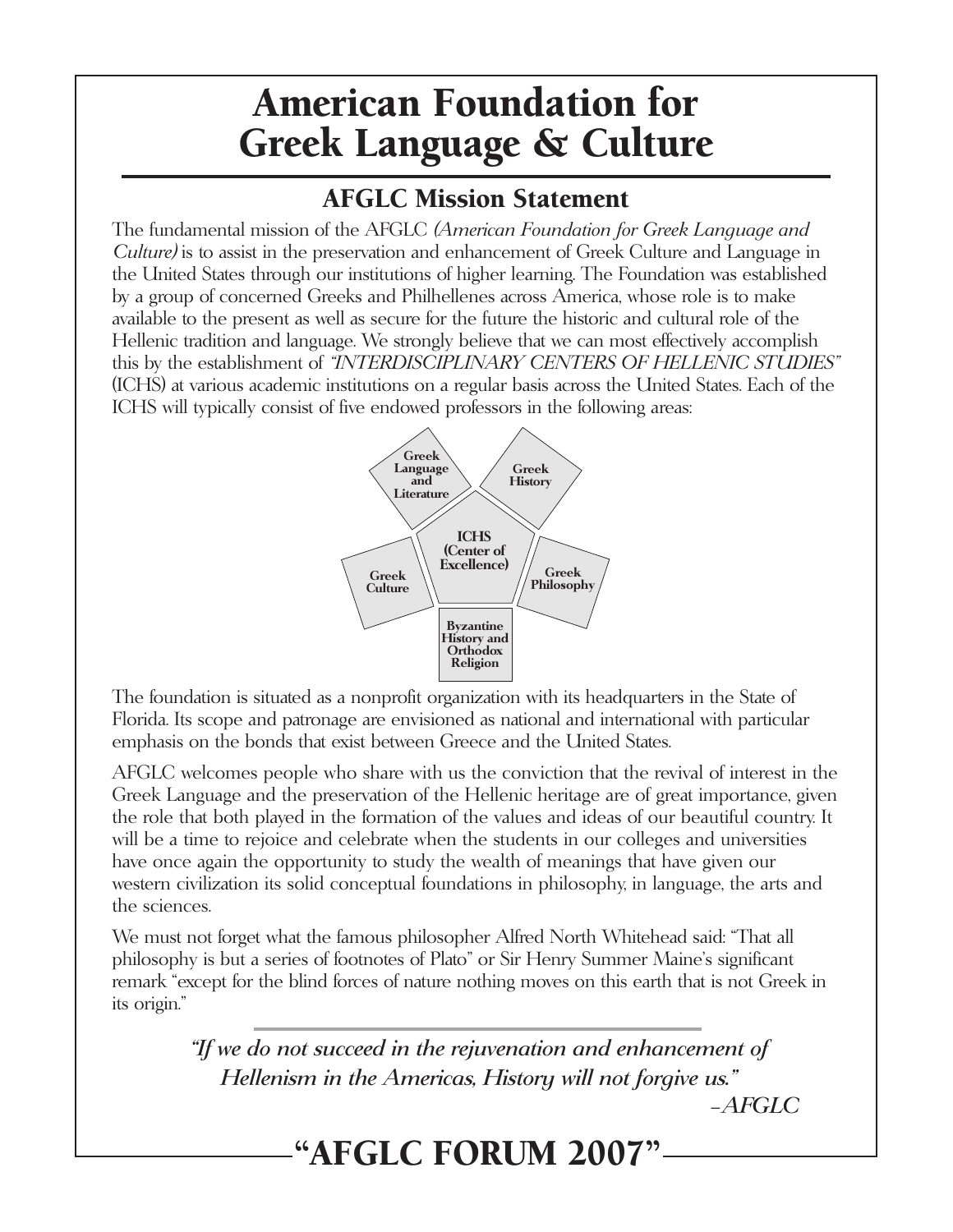# AIMS & OBJECTIVES

- 1. To assist in establishing and enhancing the offering of studies in the Greek language and fields of Greek literature, history, philosophy, art, society and culture at academic institutions.
- 2. To assist in the establishment of curricula in the Greek language and related fields, especially literature, leading to a baccalaureate degree.
- 3. To encourage and assist academic institutions in establishing graduate programs in the aforementioned areas of Greek studies.
- 4. To work with other organizations in the United States whose goals and objectives are to promote and enhance the teaching of the Greek language, Greek literature and Greek culture at academic institutions.
- 5. To assist academic institutions in the collection of research material and various data pertaining to Greek culture and studies in general.
- 6. To assist in the creation of archives of Greek American families and organizations who have played important roles in the history of America.
- 7. To assist in establishing and organizing (a) visiting lecture programs involving prominent scholars in Greek culture and civilization, and (b) exchange programs of prominent scholars in Greek studies between academic institutions in Greece and the United States.
- 8. To organize seminars, symposia and conferences for the promotion of the aims and objectives of AFGLC.
- 9. To assist in the publishing of scholarly works on Greek civilization and culture and all the other related fields.
- 10. To engage in projects and programs involving the aforementioned fields as the Trustees and Directors deem appropriate.

### ΑΜΕΡΙΚΑΝΙΚΟ ΙΔΡΥΜΑ ΓΙΑ ΤΗΝ ΕΛΛΗΝΙΚΗ ΓΛΩΣΣΑ ΚΑΙ ΤΟΝ ΠΟΛΙΤΙΣΜΟ  $(AIETII)$

## ΣΚΟΠΟΙ ΚΑΙ ΣΤΟΧΟΙ

- $\mathbf{1}$ . Να βοηθήσει στη δημιουργία και ενίσχυση πανεπιστημιακών μαθημάτων που έχουν ως αντικείμενό τους την ελληνική γλώσσα, λογοτεχνία, ιστορία, φιλοσοφία, τέχνη, καθώς επίσης και την ελληνική κοινωνία και πολιτισμό.
- $2.$ Να δημιουργήσει προγράμματα σπουδών για την ελληνική γλώσσα και σχετικούς τομείς, με ιδιαίτερη έμφαση στη λογοτεχνία, που να οδηγούν στην απόκτηση πτυχίου.
- Να ενθαρρύνει και να συνδράμει τα ακαδημαϊκά ιδρύματα στη δημιουργία  $3<sub>1</sub>$ μεταπτυχιακών προγραμμάτων στους τομείς που αναφέρονται παραπάνω.
- 4. Να έχει συνεργασία με άλλους οργανισμούς στις Ηνωμένες Πολιτείες που σκοπός τους είναι η προώθηση και η επέκταση της διδασκαλίας της ελληνικής γλώσσας, λογοτεχνίας και πολιτισμού σε ακαδημαϊκά ιδρύματα.
- 5. Να βοηθήσει τα ακαδημαϊκά ιδρύματα στη συλλογή ερευνητικού υλικού καθώς και κάθε είδους πληροφορίας που αφορά τον ελληνικό πολιτισμό και την ελληνική εμπειρία γενικά.
- 6. Να βοηθήσει στη δημιουργία αρχείων των ελληνοαμερικανικών οικογενειών και των οργανώσεων που έγουν διαδραματίσει σημαντικό ρόλο στην ιστορία των Ηνωμένων Πολιτειών.
- 7. Να δημιουργήσει α) προγράμματα διαλέξεων από διακεκριμένους επισκέπτεςεπιστήμονες που μελετούν τις διάφορες πτυχές του ελληνικού πολιτισμού και της ελληνικής κοινωνίας, και β) προγράμματα ανταλλαγών ανάμεσα στα ανώτατα εκπαιδευτικά ιδρύματα της Ελλάδας και των Ηνωμένων Πολιτειών σε επίπεδο διακεκριμένων ερευνητών του Ελληνισμού.
- Να οργανώνει σεμινάρια, συμπόσια και συνέδρια για την προώθηση των σκοπών του 8. АІЕГП.
- 9. Να εκδόσει μελέτες για τον ελληνικό πολιτισμό ή άλλα σχετικά αντικείμενα.
- 10. Να αναλάβει την υλοποίηση σχεδίων και προγραμμάτων που αφορούν τους προαναφερθέντες στόχους, κατά την κρίση της Διοικήσεως του Ιδρύματος.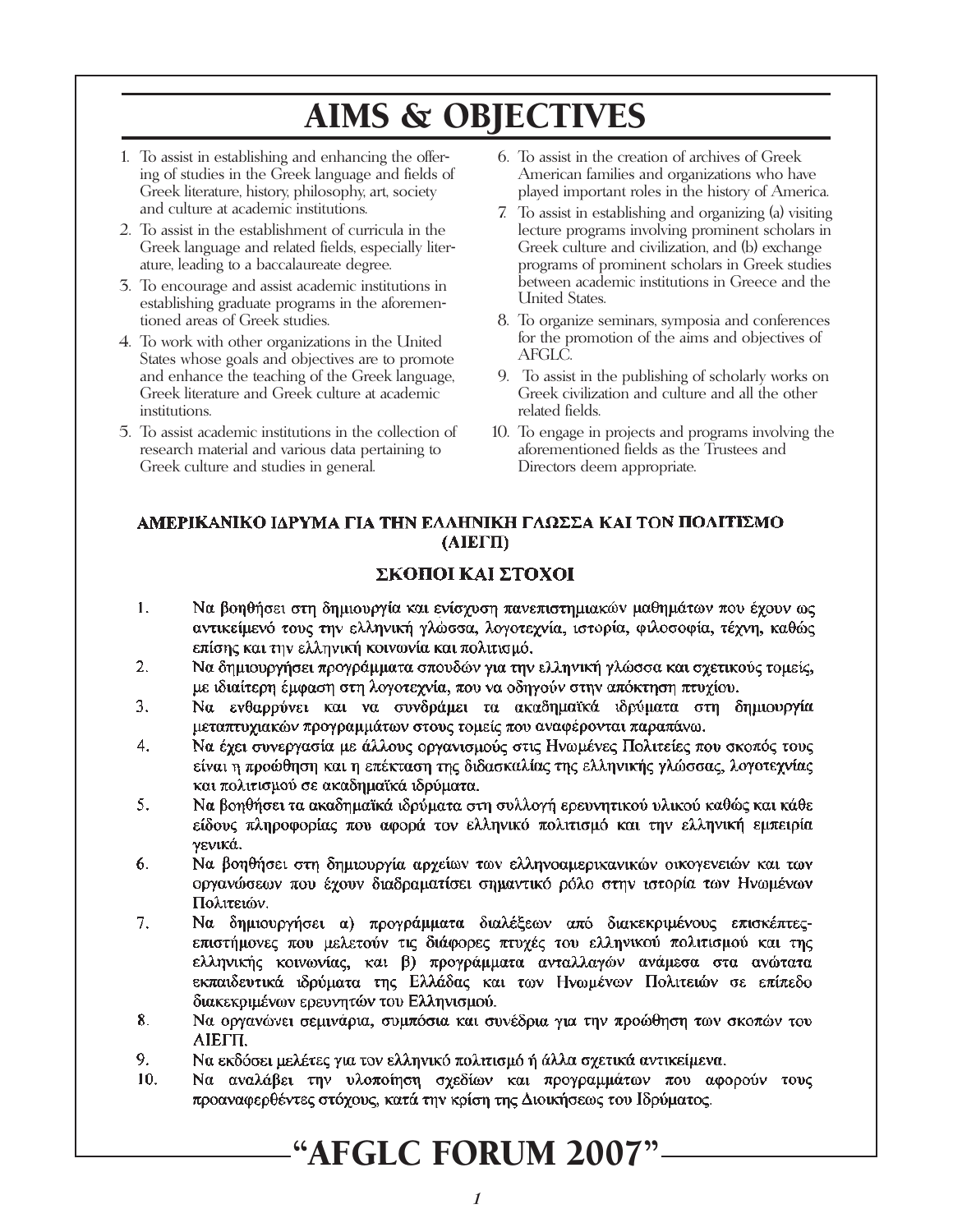

Under the leadership of Distinguished Professor Chris P. Tsokos, President of AFGLC/IFGLC, the Foundation has received national and international recognition. Moreover, as AFGLC has expanded its mission to include other countries and continents, it has incorporated the International Foundation for Greek Language and Culture (IFGLC), to serve as an umbrella organization, which has the same AFGLC mission and agenda, but it applies to the global advancement of the Hellenic heritage.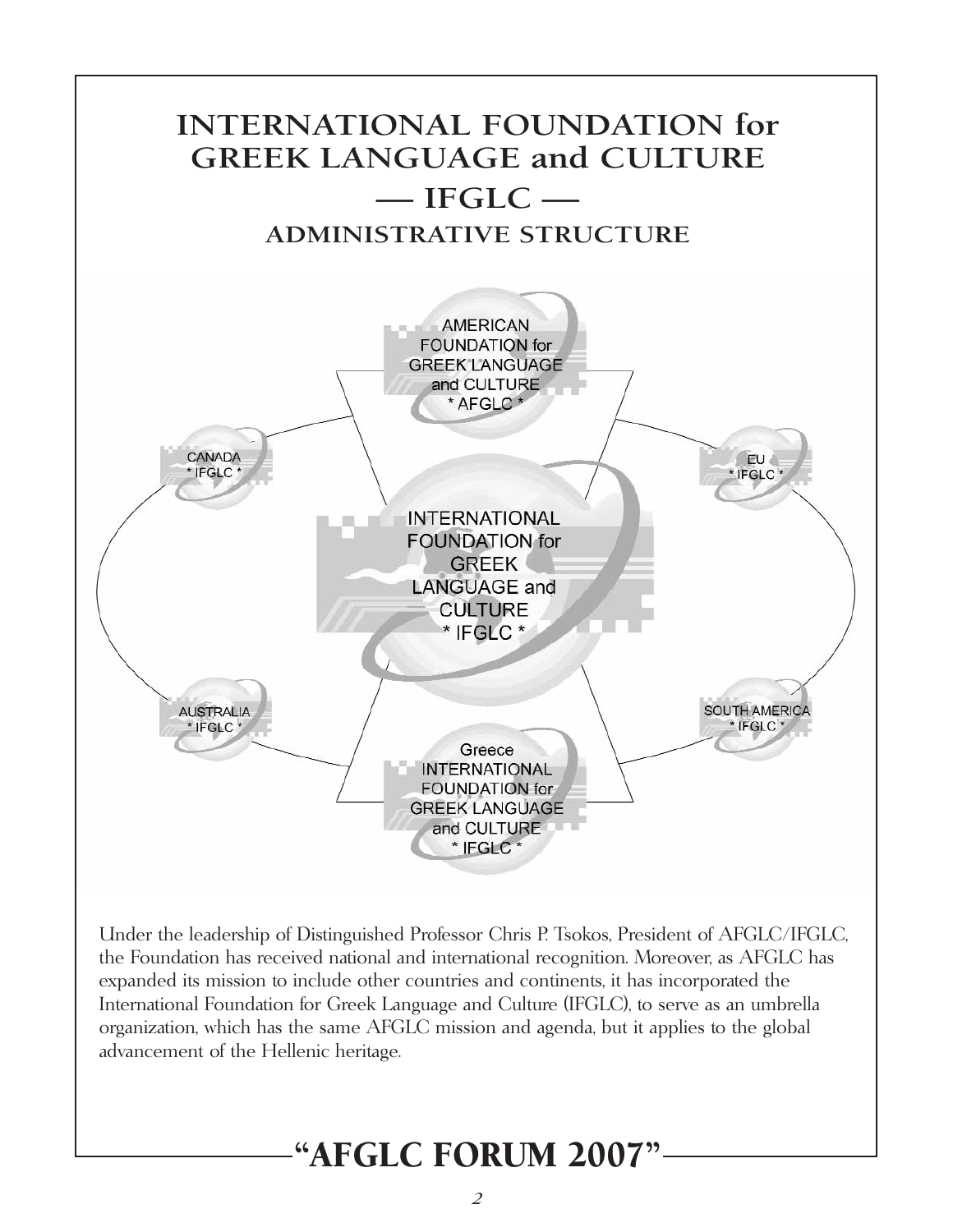# "AFGLC Educational Forum Committee 2007"

**CHAIR JOHN U. BALIS, M.D. PATHOLOGY** USF College of Medicine

**B. ERKMAN-BALIS, M.D. PATHOLOGY** USF College of Medicine

**MICHAEL T. GIBBONS, PH.D.** USF College of Arts and Sciences

**DEMETRIOS HALKIAS, PH.D. MICROBIOLOGY** VA Hospital, USF College of Medicine

## **REVEREND DR. STANLEY HARAKAS**

Dean Emeritus and Archbishop Iakovos Professor of Holy Cross Greek Orthodox School of Theology,

**MR. NICHOLAS J. MAROULIS ENGINEERING SCIENCES**

### **ELIAS STEFANAKOS, PH.D.**

**ELECTRICAL ENGINEERING** USF College of Engineering

**WILLIAM YOTIS, PH.D. MICROBIOLOGY** USF College of Medicine

"Today, as of old, Greece is of the utmost importance to every man who is seeking to find himself. And perhaps I should add that no people in the world are as much in need of what Greece has to offer as the American people . . . Economically it may seem unimportant, but spiritually Greece is still the mother of all nations, the fountain-head of wisdom and inspiration." – Henry Miller

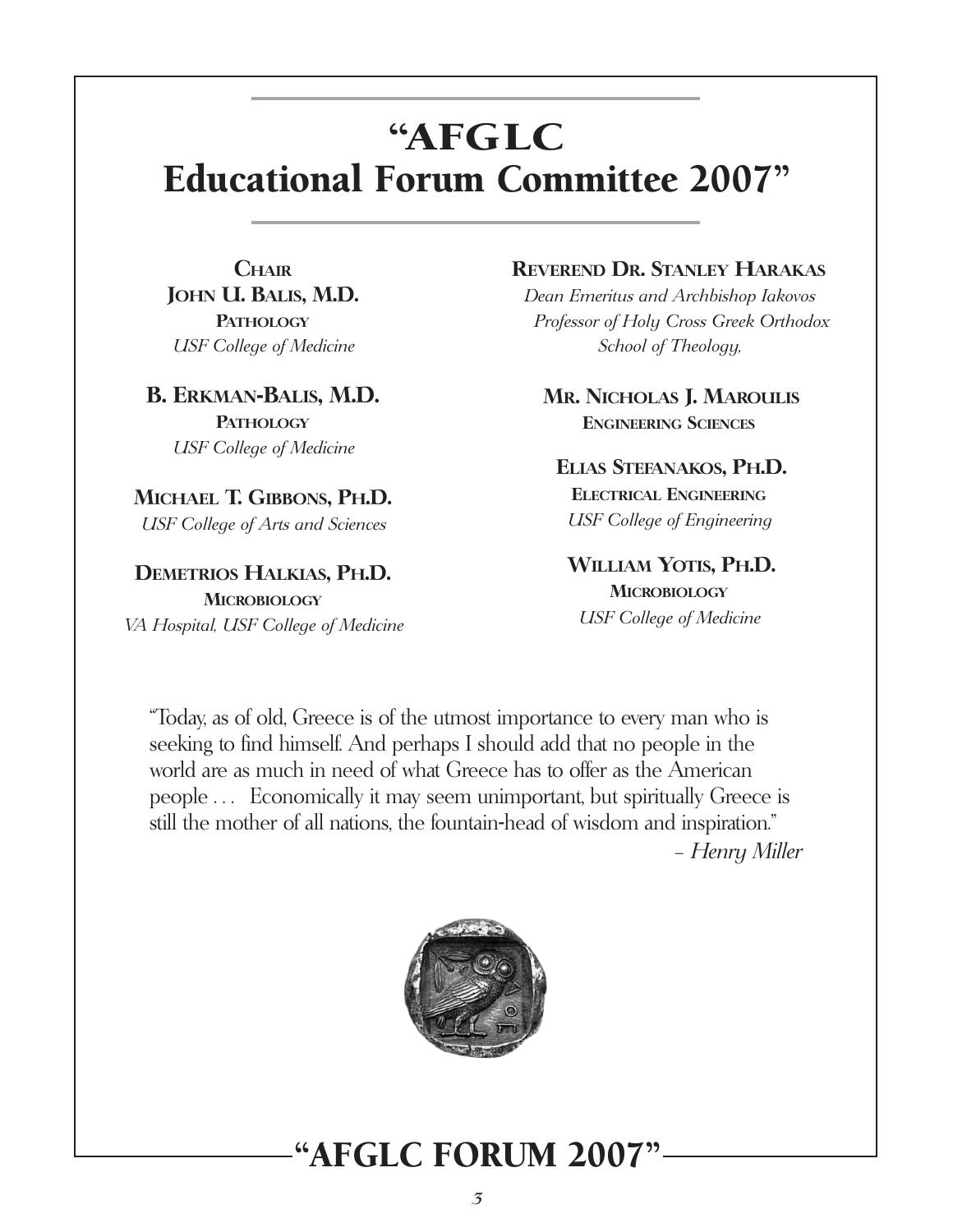# **American Foundation for Greek Language and Culture**

# "AFGLC FORUM 2007"

**"Hellenic Models of Excellence: Their Modern Relevance"**

**March 2 - 3, 2007**

## PROGRAM

### **Friday, March 2, 2007 University of South Florida / Communication and Information Sciences (CIS) 1048**

8:15 am - 9:30 am Registration, Continental Breakfast & Social Hour

9:30 am - 10:30 am

#### **Invocation**

#### **Reverend Dr. Stanley Harakas**

Dean Emeritus and Archbishop Iakovos Professor of Holy Cross Greek Orthodox School of Theology

#### **Welcome, Overview of Program and Recognition of Dignitaries**

#### **Prof. John U. Balis**

Emeritus Professor of Pathology and Cell Biology University of South Florida, Forum Chair and Executive Vice President/Acting President of AFGLC/IFGLC Tampa, FL

#### **Prof. James F. Strange**

Distinguished University Professor and Executive Director of Interdisciplinary Center for Hellenic Studies University of South Florida, Tampa, FL

### 10:30 am - 11:30 am

#### **Annual AFGLC-ICHS Lecture on Hellenism**

#### **"Homer: Epic Poetry and the Homeric Question"**

#### **Prof. Richard Janko**

Chair and Professor, Department of Classical Studies University of Michigan, Ann Arbor, MI

11:30 am - 12:30 pm

## THEME 1 - Models from Ancient Greece

#### **Moderator: Prof. John U. Balis**

Emeritus Professor of Pathology and Cell Biology, University of South Florida Forum Chair and Executive Vice President/Acting President of AFGLC/IFGLC, Tampa, FL

#### **"Odysseus as Hellenic Cultural Hero: Overcoming Agamemnon and Achilles by Athena"**

**Prof. Christos C. Evangeliou** Professor of Philosophy Towson University, Towson, MD

12:30 pm - 1:30 pm Lunch

#### **"Hippocrates: The Creation of Practice Standards and Bioethics in Medicine"**

**Dr. Dennis Laffer** Practicing Physician, Graduate Student in Classics

University of South Florida, Tampa, FL

# "AFGLC FORUM 2007"

#### 4

### **"Greetings from University of South Florida"**

**Prof. Judy L. Genshaft** President, University of South Florida Tampa, FL

### **Prof. Renu Khator**

Provost, University of South Florida Tampa, FL

#### **"USF Support of AFGLC - ICHS Mission"**

**Prof. John Skvoretz** Dean, College of Arts and Sciences University of South Florida Tampa, FL

#### **General Discussion**

Coffee Break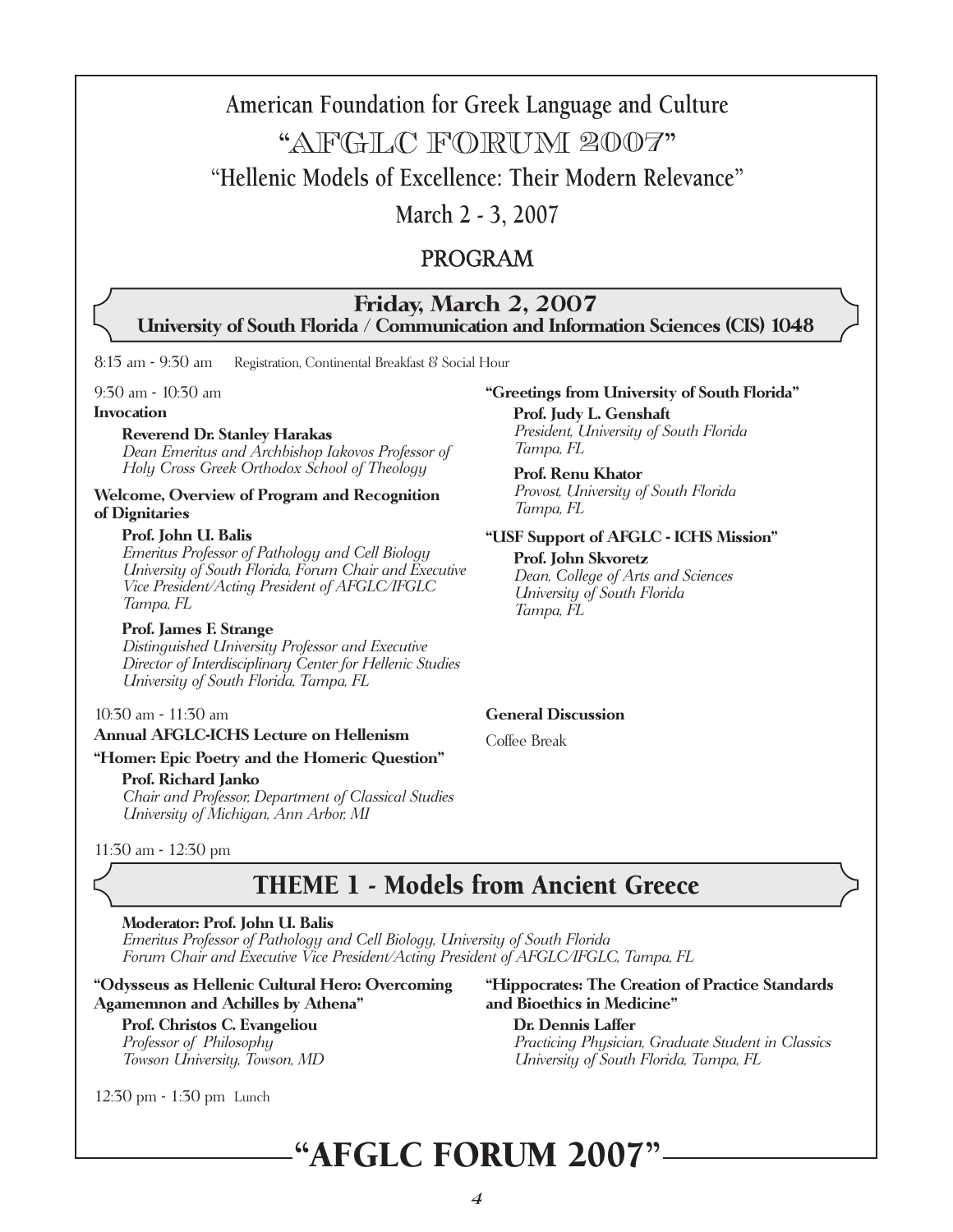1:30 pm - 3:30 pm

## THEME 2 - Models from Byzantium and Modern Greece

**"Commentary"**

**General Discussion**

Coffee Break

**Prof. Stephanos Gialamas**

Professor of Mathematics and Director, American Community Schools of Athens; and Vice President,

IFGLC Center of Greece, Athens, Greece

#### **Moderator: Reverend Dr. Stanley Harakas**

Dean Emeritus and Archbishop Iakovos Professor of Holy Cross Greek Orthodox School of Theology

**"Introduction: Education in Byzantium" Reverend Dr. Stanley Harakas**

#### **"Blessed Ladies: Women Philosophers in Byzantium from Hypatia to Anna Komnine"**

**Prof. Anthony Kaldellis** Associate Professor of Classics Ohio State University, Columbus, OH

#### **"George Papanicolaou: Discovery and Education in Cancer Screening"**

#### **Prof. Santo Nicosia**

Chair and Professor, Department of Pathology and Cell Biology, University of South Florida, Tampa, FL

#### 3:30 pm - 5:00 pm

#### Greetings from the USF College of Medicine

**Prof. Stephen Klasko**

Vice President for USF Health, Dean, College of Medicine, University of South Florida, Tampa, FL

## THEME 3 - The Role of Hellenic Models in Interdisciplinary Curricula: A panel Discussion

#### **Moderator: Prof. James F. Strange**

Distinguished University Professor and Executive Director of ICHS, University of South Florida, Tampa, FL

#### **Panelists Include:**

#### **Prof. Stephen Klasko**

Vice President for USF Health, Dean, College of Medicine, University of South Florida, Tampa, FL

#### **Prof. Diane Touliatos**

Professor of Musicology and Director of the Center for Humanities, University of Missouri – St. Louis St. Louis, MO

**Prof. Constantine Papadakis** President, Drexel University, Philadelphia, PA

**General Discussion** – As time permits

#### **Concluding Remarks**

**Prof. James F. Strange** Distinguished University Professor and Executive Director of ICHS, University of South Florida Tampa, FL

## Friday Evening Event – 7:00 pm

Embassy Suites at University of South Florida / 3705 Spectrum Blvd., Tampa, FL 33612

**Mrs. Joanna Hills sings the American and Greek National Anthems. Prof. Stephen Klasko introduces Keynote Speaker.**

#### **Keynote Speaker**

**Prof. Constantine Papadakis** President, Drexel University, Philadelphia, PA

**"The Contribution of Ancient Greece to Technology"** General Discussion

**Honorees of AFGLC Forum 2007**

**Prof. Constantine Papadakis** 

President, Drexel University **Executive Editor 8 Managing Director** Philadelphia, PA 'The Hellenic Voice', Lexington, MA

**Reception**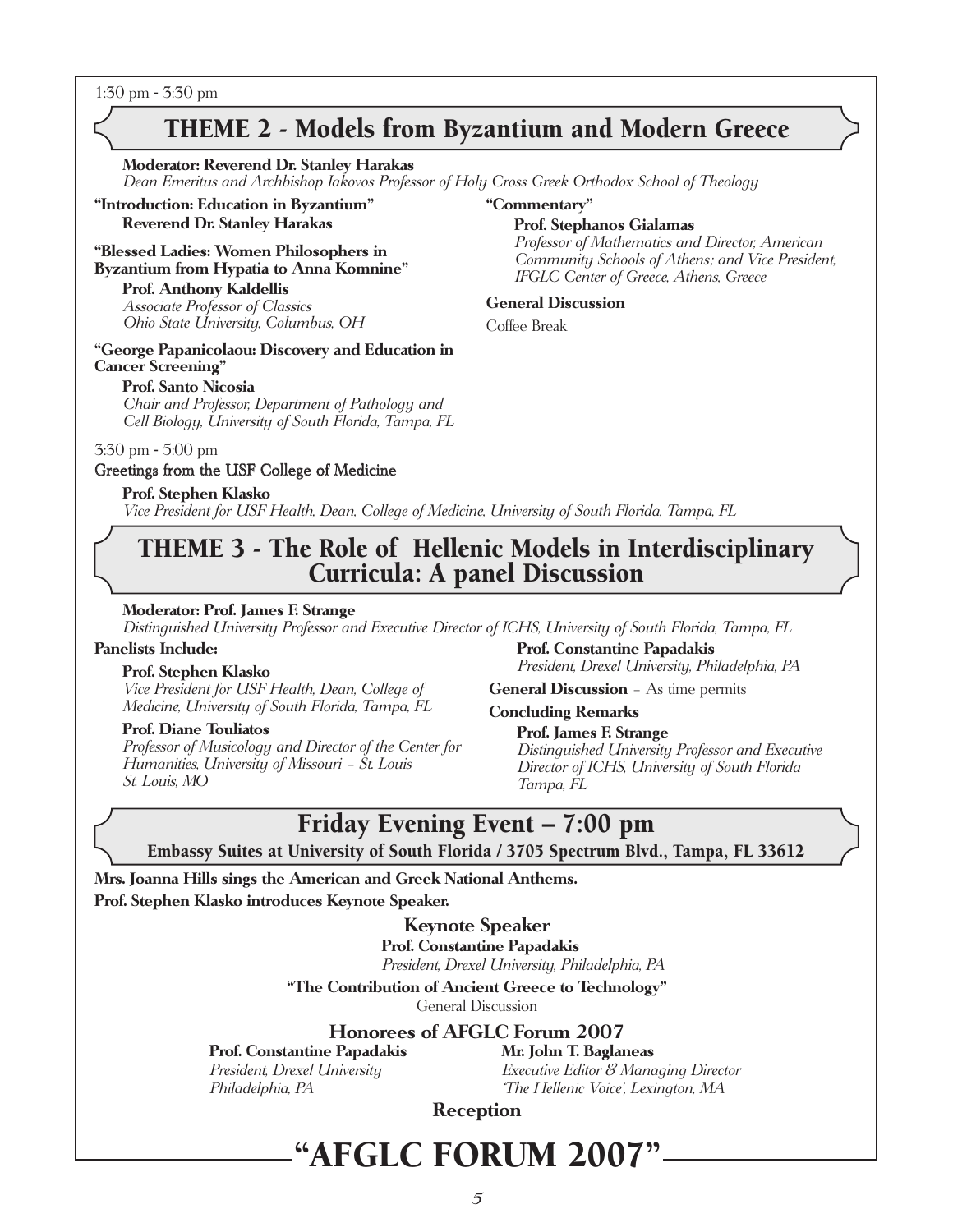## Saturday – March 3

University of South Florida / Communication and Information Sciences (CIS) 1048

8::30 am - 9:30 pm Registration, Continental Breakfast & Social Hour

#### 9:30 am - 10:15 am

### **Welcome, Overview of Program and Recognition of Dignitaries**

#### **Prof. John U. Balis**

Emeritus Professor of Pathology and Cell Biology, University of South Florida, Forum Chair and Executive Vice President/Acting President of AFGLC/IFGLC Tampa, FL

#### **Prof. James F. Strange**

Distinguished University Professor and Executive Director of ICHS, University of South Florida, Tampa, FL

10:15 am - 12:00 pm

# THEME 4 – Historical Vignettes from Arts and Sciences

#### **Moderator: Prof. John D. Noonan**

Associate Professor of World Languages, University of South Florida, Tampa, FL

#### **"The Herculaneum Papyri and the Philodemus Translation Project"**

#### **Prof. Richard Janko**

Chair and Professor, Department of Classical Studies University of Michigan, Ann Arbor, Michigan

Coffee Break

#### **"The Antikythera Mechanism"**

#### **Prof. Ulysses J. Balis**

**Culture), Athens, Greece**

University of Patra

Athens, Greece

**Prof. Manolis Bechrakis**

Associate Professor of Pathology and Division Director of Clinical Informatics, University of Michigan, Ann Arbor, Michigan

**Message from the Athens Center of the IFGLC (International Foundation for Greek Language and**

Emeritus Professor of Ophthalmology,

President of the IFGLC Center of Greece

#### **"Greek Women in Music and in Dance"**

#### **Prof. Diane Touliatos**

Professor of Musicology, and Director of the Center Humanities, University of Missouri – St. Louis St. Louis, MO

12:00 pm - 1:00 pm Lunch **(Greek Folk Dances by the Hellenic Society of University of South Florida)**

1:00 pm - 2:15 pm

# THEME 5 – Improving the ICHS model: A panel Discussion

#### **Moderator: Prof. William M. Murray**

Gus and Mary Stathis Professor of Greek History, Dept. of History, University of South Florida, Tampa, FL

#### **Panelists Include:**

#### **Prof. Ippokratis Kantzios**

Peter and Sophia Kourmolis Associate Professor of Greek Language and Literature, Dept. of World Languages, University of South Florida, Tampa, FL

#### **Prof. Niki H. Kantzios**

Instructor, Dept. of Humanities and American Studies University of South Florida, Tampa, FL

#### **Prof. Suzanne P. Murray**

Instructor, Dept. of World Languages University of South Florida, Tampa, FL

#### **Prof. William M. Murray** Gus and Mary Stathis Professor of Greek History, Dept. of History, University of South Florida Tampa, FL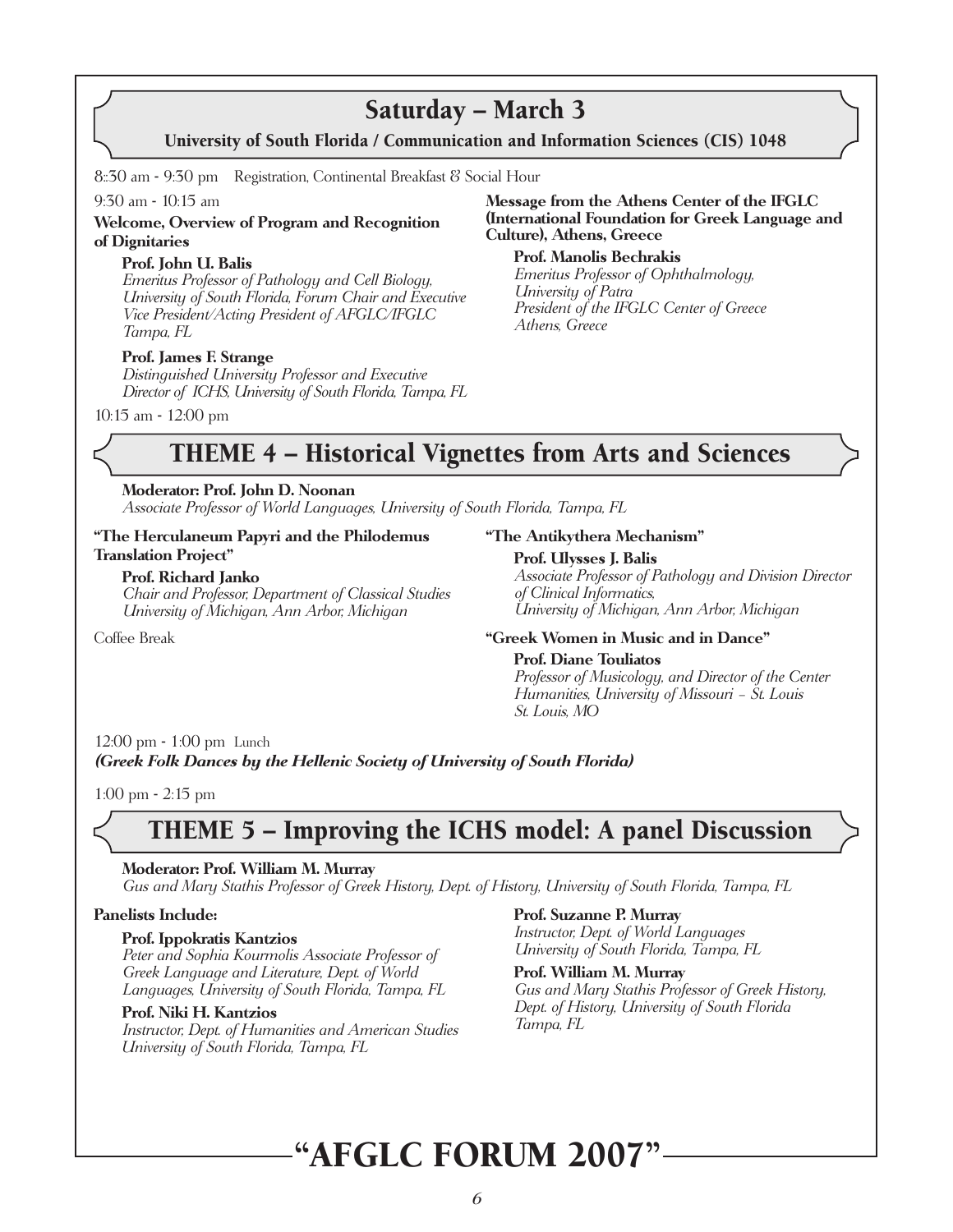2:15 pm - 3:30 pm

# THEME 6 – Engaging the Media and the Internet for the Promotion of AFGLC Mission - A panel Discussion

#### **Moderator: Prof. Elias Stefanakos**

Professor and Director, Clean Energy Research Center College of Engineering University of South Florida Tampa, FL

#### **"Overview"**

#### **Reverend Dr. Stanley Harakas**

Dean Emeritus and Archbishop Iakovos Professor of Holy Cross Greek Orthodox School of Theology

#### **Panelists Include: Above Speakers plus**

#### **Mr. John T. Baglaneas**

Executive Editor & Managing Director 'The Hellenic Voice', Lexington, MA

**Prof. Michael T. Gibbons** Associate Professor of Political Science, University of South Florida, Tampa, FL

**Prof. Ulysses J. Balis** Associate Professor of Pathology and Division Director of Clinical Informatics University of Michigan, Ann Arbor, Michigan

#### **General Discussion**

Coffee Break

3:30 pm - 5:00 pm

## THEME 7 – The AFGLC Family Speaks: Thoughts, Constructive Criticism and Recommendations: A Panel Discussion

#### **Moderator: Prof. Demetrios Halkias**

Emeritus Professor of Microbiology and Immunology University of South Florida Vice President of AFGLC/IFGLC Tampa, FL

#### **Ms. Kalliope Halkias, MPH**

Associate Director, Infectious Disease Research Institute Inc. President of AFGLC Tampa Bay Center Tampa, FL

#### **Ms. Tina Manolakos, Esq.**

AFGLC Tampa Center Tampa, FL

#### **Prof. William Yotis**

Professor Emeritus, Loyola University of Chicago Clinical Professor of Microbiology and Immunology, University of South Florida Tampa, FL

#### **General Discussion**

Summary, Concluding Remarks and Special Acknowledgments

#### **Prof. John U. Balis**

Emeritus Professor of Pathology and Cell Biology, University of South Florida Forum Chair and Executive Vice President/Acting President of AIFGLC/IFGLC Tampa, FL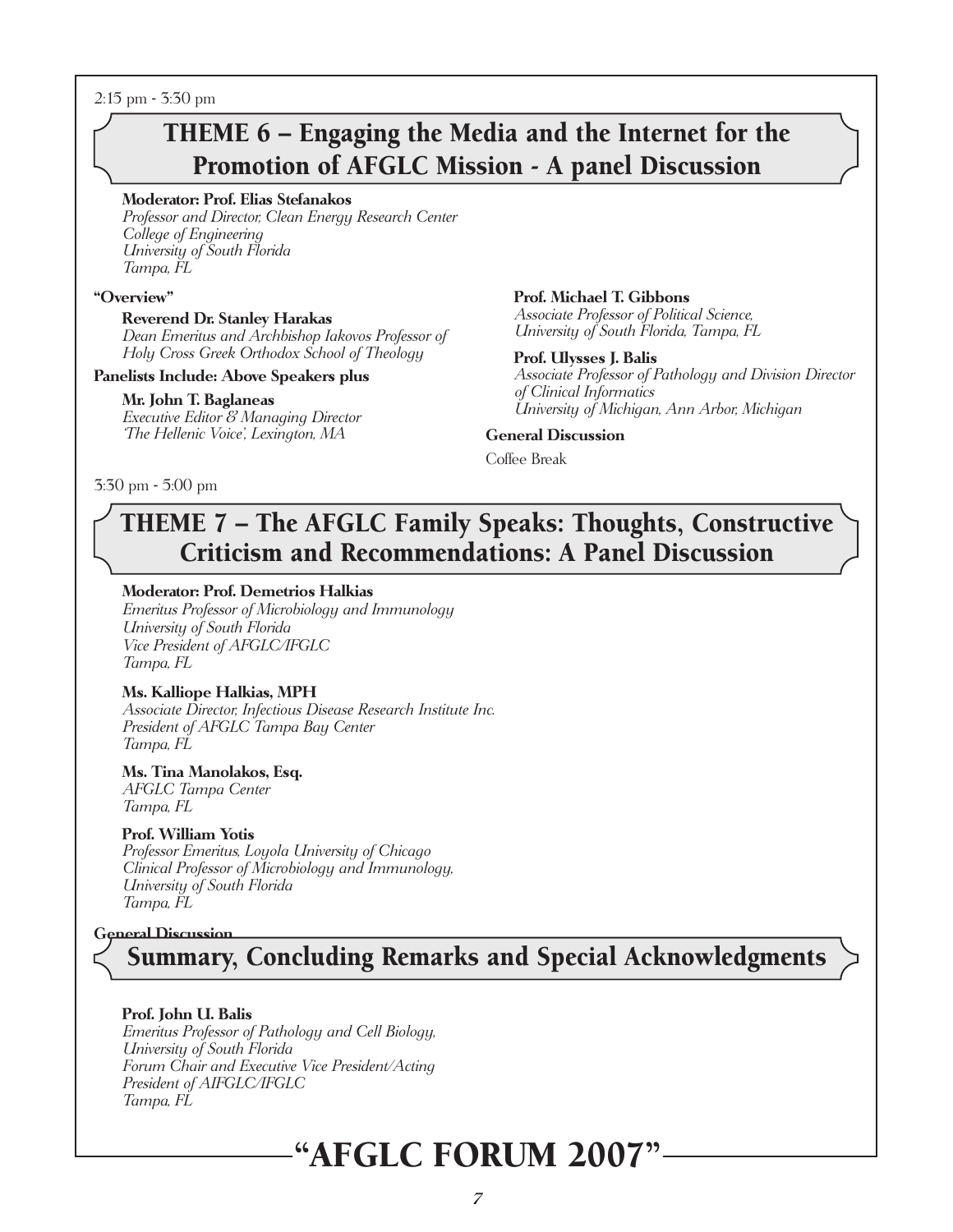## Honorary Board Members

**Mr. George D. Behrakis, Chairman** Gainesborough Investments, Inc.

**The Honorable Joseph Biden**  U.S. Senator

**The Honorable Michael Bilirakis**  U.S. House of Representatives

**The Honorable Tom Carper**  U.S. Senator

**Dr. Diskin Clay, Director**  Classics Studies, Duke University

**Dr. Demetrios J. Constantelos**  Professor of History, Stockton College

**The Honorable Michael S. Dukakis**  Former Governor of Massachusetts

### **Dr. John H. Erickson** Dean, St. Vladimir's Orthodox Theological Seminary New York

**The Honorable Sam Gibbons**  Former U.S. House of Representatives

**Rev. Dr. Stanley S. Harakas** Dean Emeritus Hellenic College

**Dr. Gregory Nagy**  Francis Jones Professor of Classical Greek Literature, Harvard University

**Dr. Josiah Ober** David Magie Professor of Classics Princeton University

#### **The Honorable Eugene Rossides**

President, American Hellenic Institute Washington, DC

#### **Mr. Emmanuel Rouvelas, Esq.**

Chairman, Preston Gates Ellis and Rouvelas Meeds LLP Washington, DC

**Mrs. Marilyn Rouvelas** Writer, Arlington, Virginia

#### **Dr. Richard Rubinstein**

Professor of Conflict Resolution and Public Affairs George Mason University

> **Mr. Gus Stavros, CEO**  Pelam Investments, Inc.

### **Dr. Steven Tracy, Director**

American School of Classical Studies at Athens, Greece

> **Mr. Robin Waterfield**  Writer, Great Britain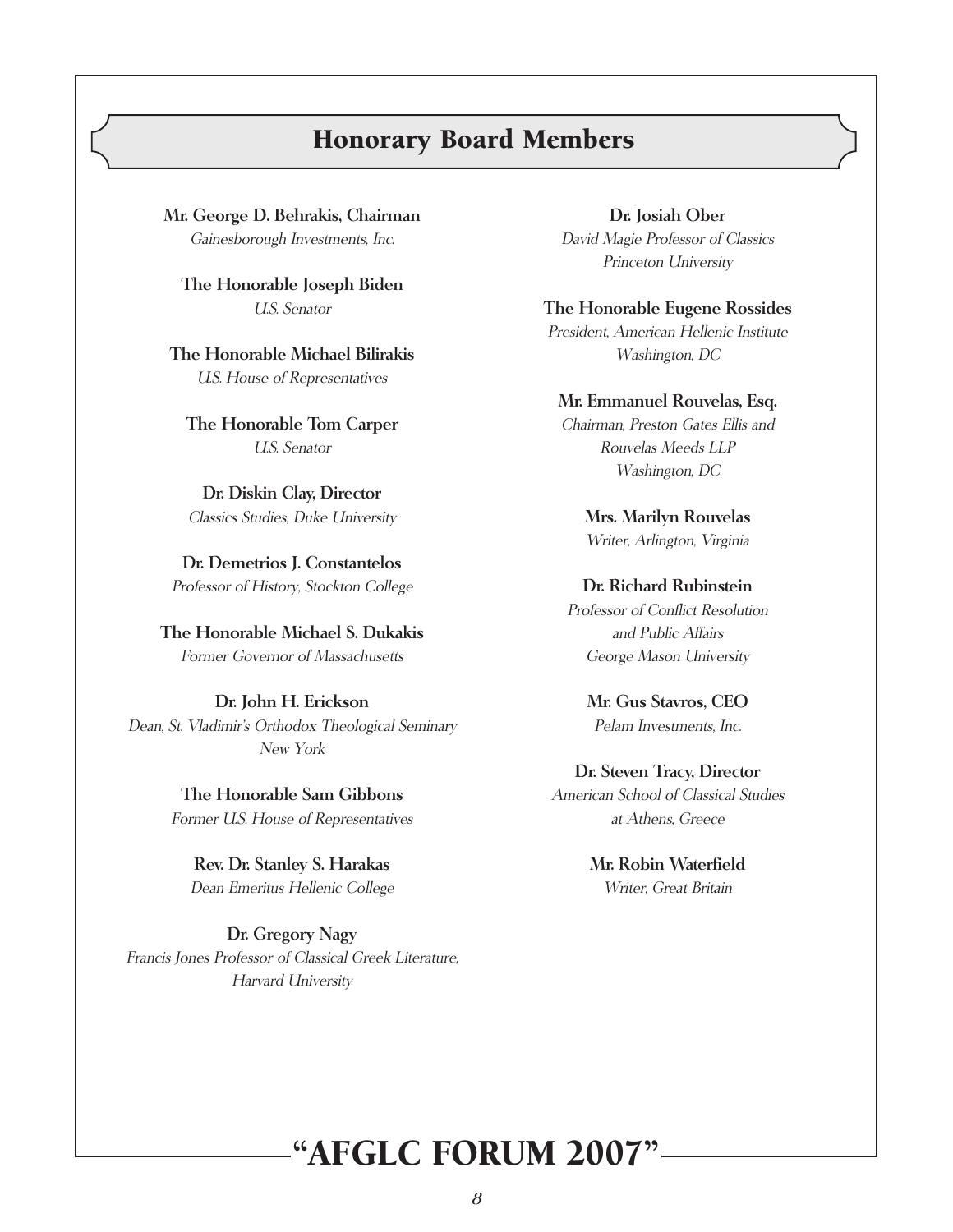# **AFGLC EXECUTIVE COMMITTEE HEADQUARTERS**

**Dr. John U. Balis,** Executive Vice President/Acting President

**Dr. Elias Stefanakos,** Vice President

**Dr. Demetrios Halkias Dr. Greg Arsenis,** Vice President Mr. N. J. Maroulis, Special Tasks

### **GREECE: EXECUTIVE COMMITTEE**

**Dr. Nicholaos K. Artemiadis**  Honorary President **Dr. Manolis Bechrakis,** President **Dr. Athanasios Papadopoulos** Vice President

**Dr. Stefanos Gialamas,** Vice President **Mrs. Pota Bouba,** Secretary **Mrs. Ioanna Tzanovdakis,** Public Relations

### **TRI-STATE: EXECUTIVE COMMITTEE**

**Dr. Peter N. Yiannos,** President/Director **Dr. George Vassilatos,** Deputy Director

### **MISSOURI: EXECUTIVE COMMITTEE**

**Mr. Nicholas Karakas,** President/Director

### **TAMPA BAY: EXECUTIVE COMMITTEE**

**Ms. Kalliope Halkias,** President

## **DALLAS, TEXAS: EXECUTIVE COMMITTEE**

**Mr. Ektor Polykandriotis,** President

### **ORLANDO: EXECUTIVE COMMITTEE**

**Mr. E. J. Elliott,** President

### **NEW YORK: EXECUTIVE COMMITTEE**

**Dr. George Carayannopoulos,** President

### **COLOMBIA: EXECUTIVE DIRECTOR**

**Dr. Luiz Alfonso Ramirez,** President

## **DIRECTOR OF AFGLC WEBSITE**

**Dr. Ulysses J. Balis,** University of Michigan

#### AFGLC TWELFTH ANNUAL EDUCATIONAL FORUM E-MAIL OF SPEAKERS

| Dr. Suzanne Murraysmurray@cas.usf.edu        |
|----------------------------------------------|
|                                              |
| Dr. Santo V. Nicosia snicosia@health.usf.edu |
|                                              |
|                                              |
|                                              |
|                                              |
|                                              |